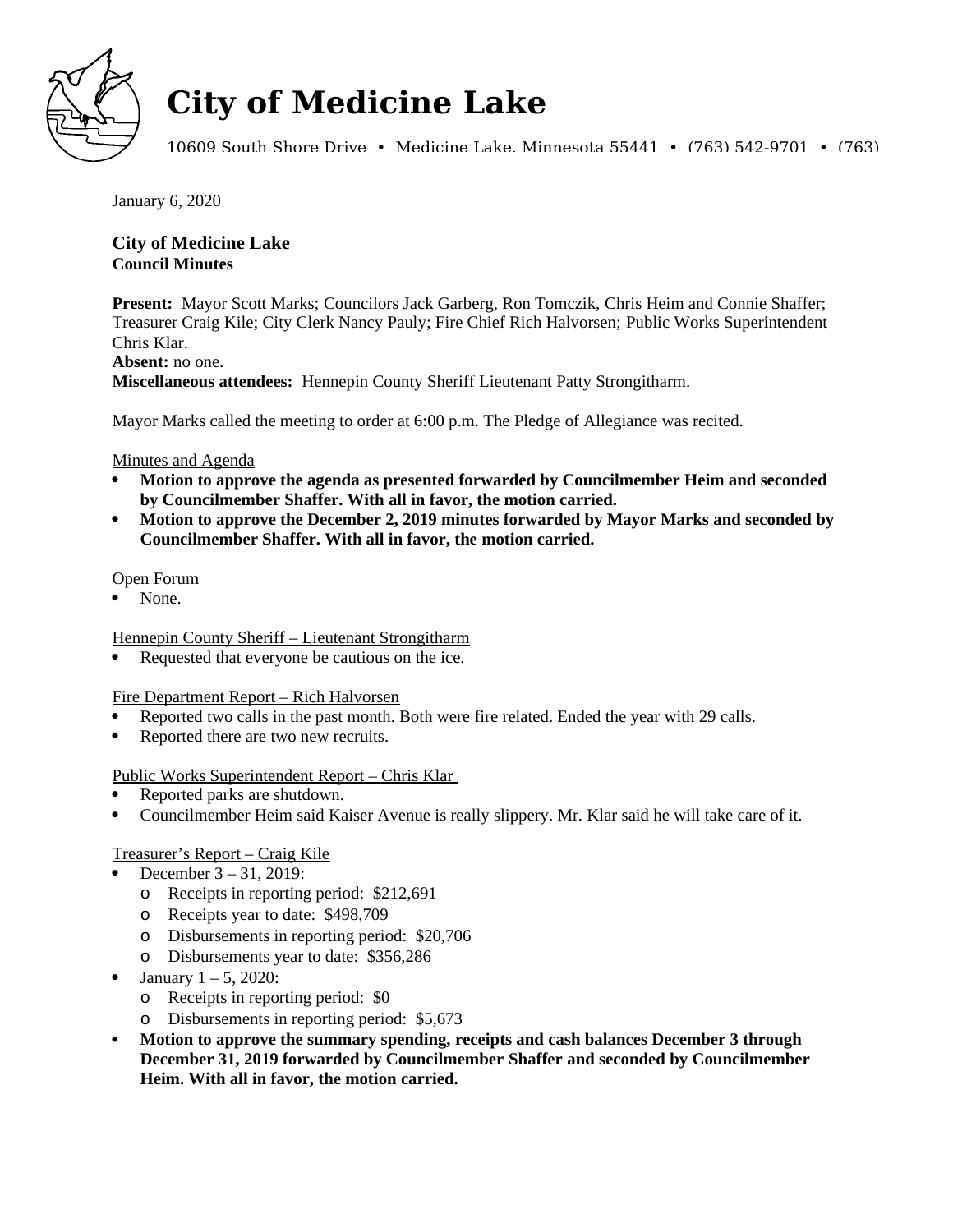- **Motion to approve the summary spending, receipts and cash balances January 1 through January 5, 2020 forwarded by Councilmember Garberg and seconded by Councilmember Shaffer. With all in favor, the motion carried.**
- Received \$108,391.66 from Met Council for the water infiltration grant. Specific accounting will be addressed at the next City Council meeting.

### Officer Reports:

Councilmember Garberg

 Reported the mail carrier puts the newspaper in the driveways and not in the mailbox tubes. This results in littering. It gets caught in snow blowers, etc… He'll contact the StarTribune.

Councilmember Tomczik

Reported nothing to report.

Councilmember Heim

Reported we received a check for \$108,391.66 from Met Council for the water infiltration grant.

#### Councilmember Shaffer

- Reported web site updates are almost done and will include information on the building process.
- Reported she has the joint powers agreement with Plymouth for building permit services.
- Reported on record retention. Building plans need to be retained for only one year post occupancy. Surveys need to be kept indefinitely. Permits and inspections need to be kept permanently for the life of the property. Plymouth will keep originals and Medicine Lake will receive copies. It's unclear who keeps the historical records, Plymouth or Medicine Lake. Metro West Inspections should provide us with all of their records, if they have them.
- **Motion to approve resolution 20-01 a Joint Powers Agreement between the City of Plymouth and the City of Medicine Lake for Building Permit Services forwarded by Mayor Marks and seconded by Councilmember Heim. With all in favor, the motion carried.**
- Reported she is working on collecting the last few rental license fees.
- Reported she is working on updating a copy of the Plymouth rental codes so it can be adopted by the City of Medicine Lake.
- Reported she is working on how we rescind rental licenses.

## Mayor Marks

 Reported the surface water management report was reviewed by Met Council and there are a number of items that need to be fixed. Next month we'll need to approve updates to our ordinances to comply with Met Council's surface water management requirements.

#### New Business

- **Motion to approve 2020 City designations as presented by Nancy Pauly with addition of Webmaster Eric Schmid from Bufflehead Internet Technology forwarded by Councilmember Shaffer and seconded by Councilmember Garberg. With all in favor, the motion carried.**
- 2020 Open Book meeting was set for Monday, April  $27<sup>th</sup> 6:00 7:30$ .
- Mr. Klar said a new home was built in the City and Fannie Mae would not let them close on the loan until the sewer easement is registered. Fannie Mae's concern is that the sewer easement will be expanded. Mr. Scheib is looking into it.
- Councilmember Shaffer said Plymouth requires a council vote as to whether to rescind a rental license. She instead wants to allow the councilmember who manages the rental license be able rescind a license.